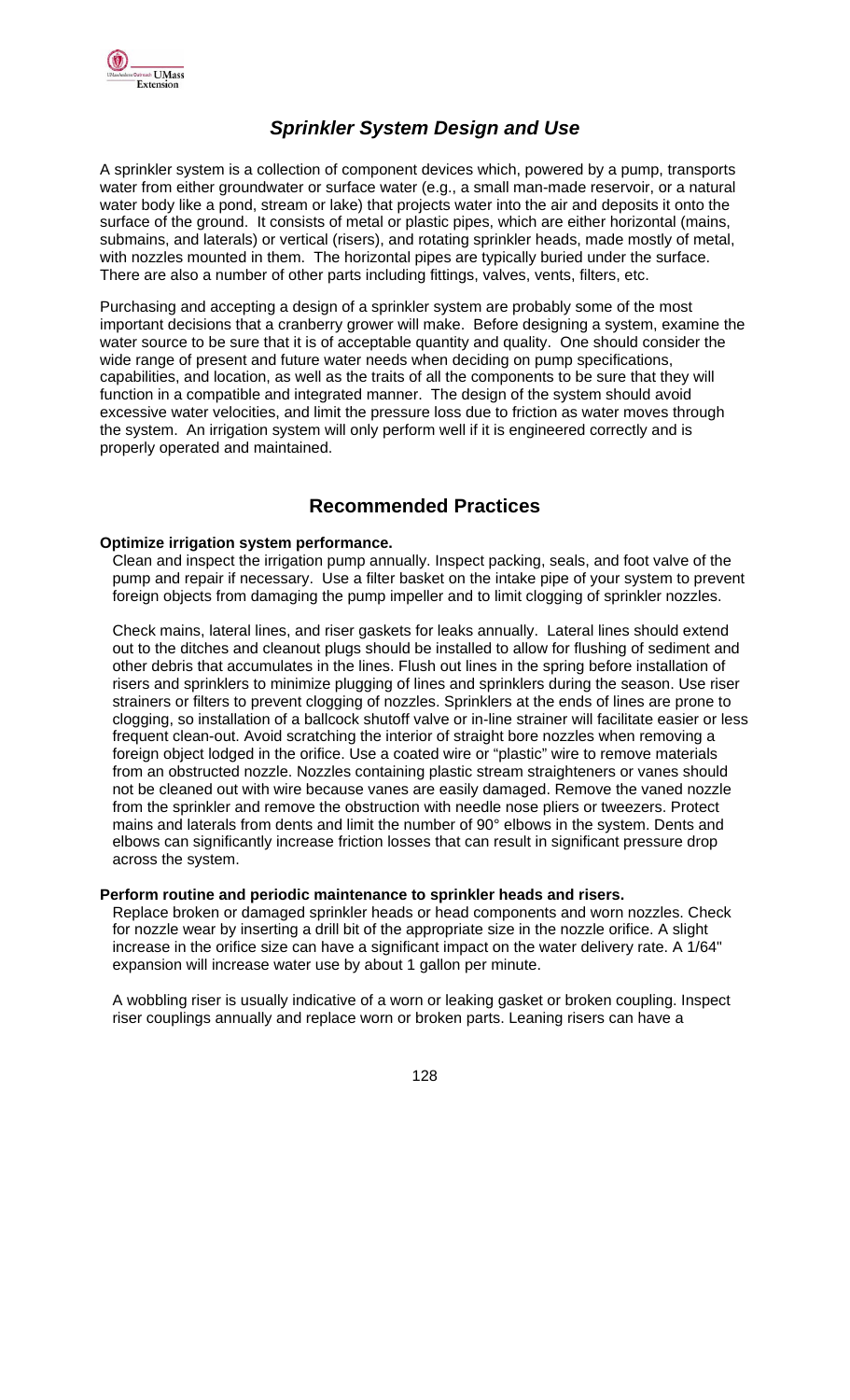

significant negative impact on uniform application of water. Straightening and staking risers can dramatically improve uniformity of application.

#### **Sprinklers should rotate at least one revolution per minute if they are to be effective for frost protection.**

Replace washer stack, bearing washer, and tension springs when sprinklers turn at less than one revolution per minute. Replace conventional plastic washer stacks with Teflon washer stacks to increase rotation speed of sprinkler heads. Brass arm spoon driven sprinklers should rotate at between 1 and 2 revolutions per minute. Use of brass sprinklers with an aluminum arm is another way to increase rotation speed. Excessive rotation can cause premature wear of the sprinkler components. Aluminum arm sprinklers are more fragile than brass arm sprinklers, so exercise caution when removing and storing them.

#### **System operating pressure should fall within the range of 45 to 60 psi (for solid set sprinklers) with pressure requirements increasing as system spacing increases.**

Nozzle pressure at the last or weakest sprinkler head should be no less than 40 psi, and pressure losses across the entire system should be limited to <15% of pressure at the first sprinkler off the main water line. Some pressure loss is expected across a system due to friction and head effects but a large pressure drop across a system suggests leaks in the main or laterals. The nozzle pressure of a sprinkler is measured with a pressure gauge (pitot tube) while the sprinkler is in operation. Operating the system at the low pressure range will result in large water droplets and a distribution of most of the water around the outer edge of the pattern, while operating the system above the pressure range will result in misting and drift. Pressure above 60 psi can cause the sprinkler arm to strike the back of the sprinkler body, causing the sprinkler to stand still or turn backwards.

Consider upgrading or improving your irrigation system if operating pressure at the heads is less than 40 psi for standard solid set sprinkler heads.

#### **Irrigation uniformity may be evaluated by conducting irrigation uniformity catch can tests.**

Irrigation system performance should be evaluated on a regular basis (preferably annually) to insure that it is performing satisfactorily. Irrigation system performance can be measured by conducting a uniformity test. Coefficient of Uniformity (CU) of < 70% indicates that a system needs updating and improvement. USDA Natural Resource Conservation Service recommends that you attempt to achieve the ideal of 85% uniformity when designing or improving cranberry irrigation systems. Use the right combination of lateral spacing, operating pressure, sprinkler model, and nozzle type and size to achieve 90% overlap of wetted diameter.

Irrigation uniformity may be improved by the use of high uniformity nozzles, straightening and staking risers, and installing riser extensions so that sprinkler heads extend above the vines. A riser height of at least 18 inches is optimal. When renovating old bogs or installing new bogs choose the smallest sprinkler spacing possible. Uniformity of application decreases as sprinkler spacing increases.

Based on irrigation uniformity tests on bogs in Massachusetts, properly functioning irrigation systems with the following lateral and sprinkler spacing should achieve CU's in the following ranges. The actual CU will depend on the sprinkler heads used and the running pressure of the system, which will also affect the wetted diameter.

<u>129 - John Stein, Amerikaansk politiker (</u>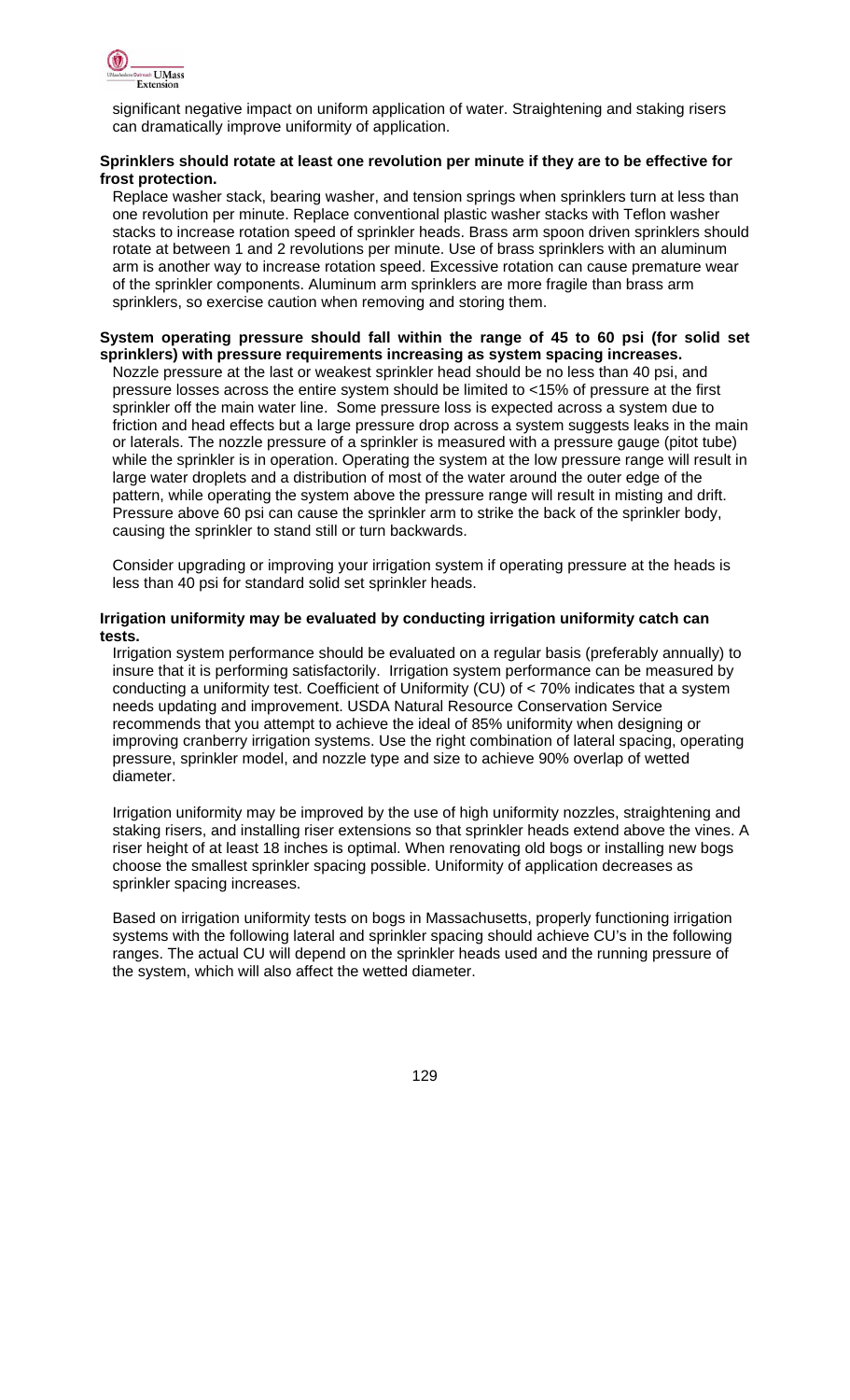

| Spacing (ft)   | $CU(\%)$  |
|----------------|-----------|
| $40 \times 50$ | 75 - 90   |
| $50 \times 60$ | 70 - 85   |
| 60 x 70        | $60 - 75$ |

Compare uniformity test results with yield records when evaluating sprinkler system performance.

#### **Use sprinkler heads with one open outlet.**

Sprinkler heads with two outlets (front and rear) are available, but do not deliver acceptable performance on cranberry beds.

#### **Measure the rate that water is applied by your irrigation system.**

In order for frost protection to be effective, an irrigation system should apply water at a rate of at least 0.1 inches per hour (protection to 24ºF). Most cranberry systems are engineered to provide 0.14 inches per hour to provide a margin for error and protection to approximately 21ºF.

Knowledge of application rate is also necessary to determine how much irrigation water you are applying. Data collected from a irrigation uniformity test can be used to calculate the system's irrigation rate. Modifications can be made by changing operating pressure or nozzle size. Irrigation systems with low CU's are inefficient users of water - they apply more water per unit time than systems with high CU's to insure that at least 0.1 inches per hour of water reach all areas of the bog.

#### **Consult with a professional when re-designing or making significant improvements to the sprinkler system.**

Technology and product availability change frequently. New and innovative systems are constantly being developed. Check to make sure you are using the right components to achieve your water management goals.

#### **Use half-heads, partial heads and/or screens to prevent application to non-target areas.**  These should be used especially if the irrigation system will be used for chemigation.

#### **If you plan to use your sprinkler system for chemigation, make sure that application will be uniform and safe and that first-to-last head travel times are minimized.**

See the Chemigation BMP for more information on safety, calibration, and techniques for chemigation.

#### **For more information:**

Florida Irrigation Society. 1991. **Standards and specifications for agricultural solid-set sprinkler and microirrigation systems.** Bulletin.

Norton, J. S. 1987. **Low gallonage sprinkler systems and their use.** pp.11-37. *In:* Modern Cranberry Cultivation, University of Massachusetts Extension Special Publication #126.

**Rainbird maintenance manual** for Impact Sprinklers.

Reno, L. 1994. **Solid-set sprinkler irrigation systems.** Cranberries Magazine 57(11):6-7.

130 and 130 and 130 and 130 and 130 and 130 and 130 and 130 and 130 and 130 and 130 and 130 and 130 and 130 an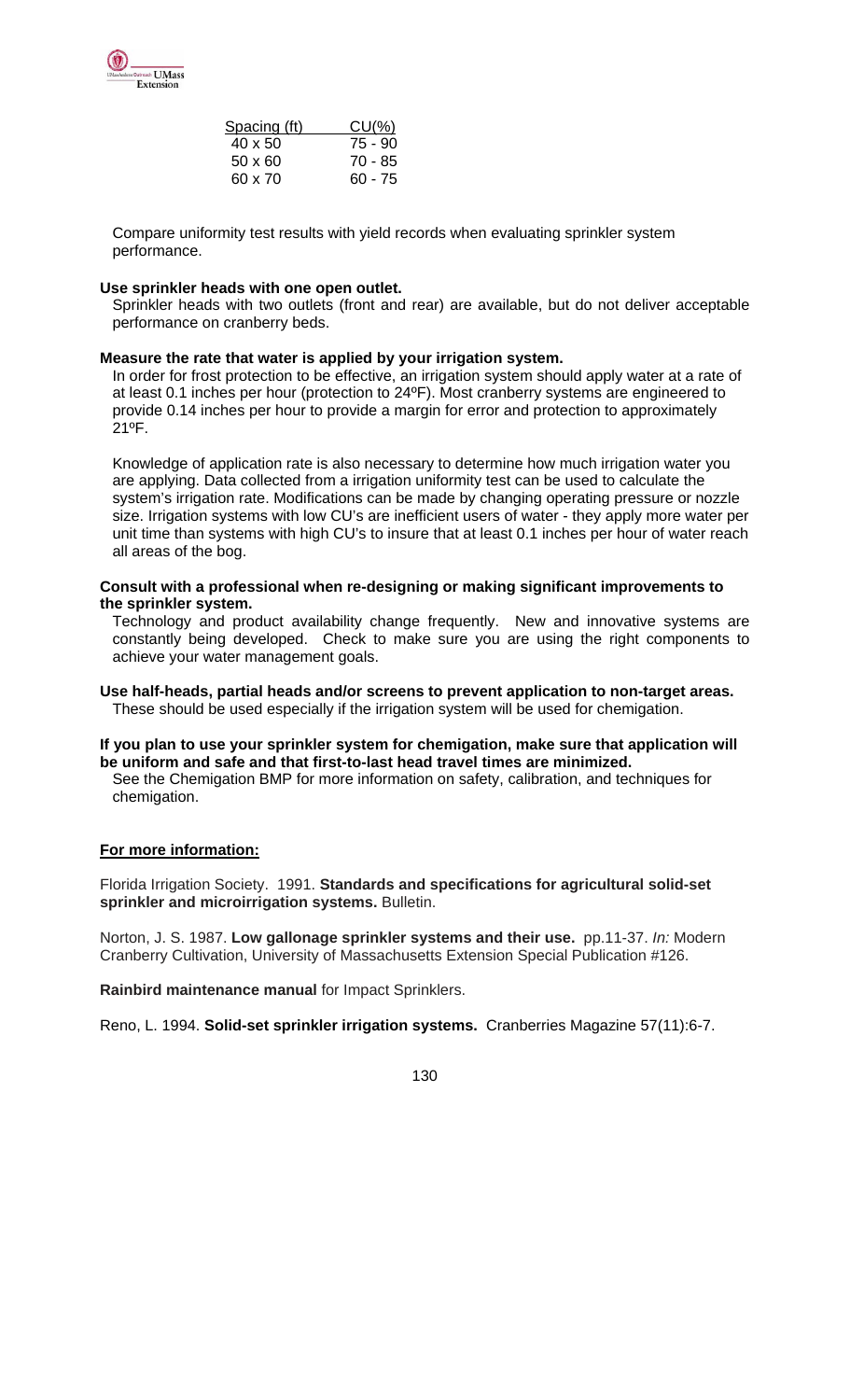

Sandler, H.A. and C.J. DeMoranville. 2008. **Cranberry production: a guide for Massachusetts**, CP-08. UMass Extension Publ.

*Updated by Hilary Sandler and Jack Heywood and reviewed by CCCGA Environmental Committee, 2010.* 

131 - <u>131 - 132 - 133 - 134 - 135 - 136 - 137 - 13</u>7